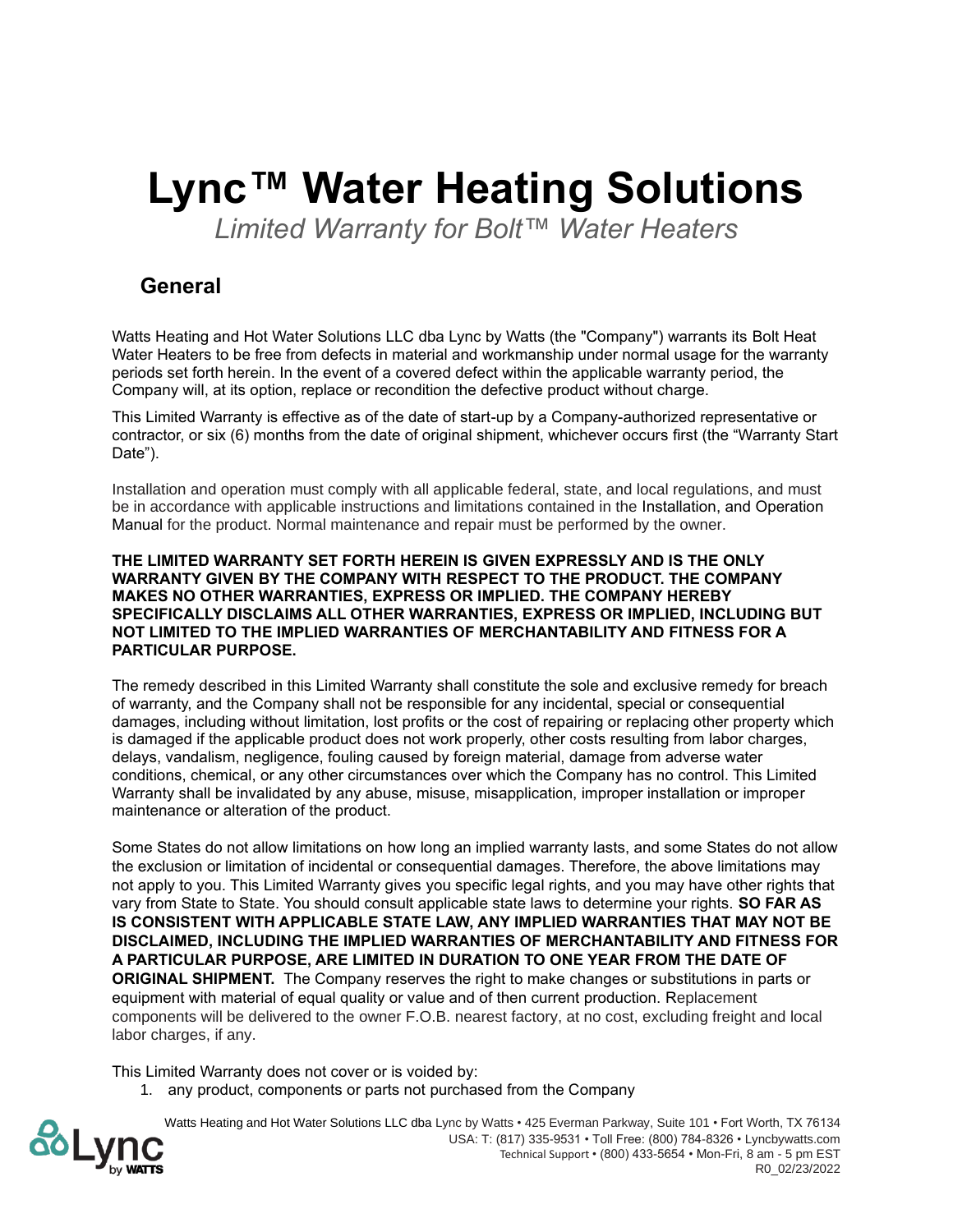- 2. faulty or improper installation or unsuitable installation environment
- 3. failure to follow instructions or warnings
- 4. unauthorized or misapplied attachments, modification (temporary or permanent), repairs or parts
- 5. negligence or vandalism
- 6. foreign material, adverse or improper water conditions, chemicals, contamination, improper pH, water treatment activities or products, mineral deposits, the installed environment, decomposition by galvanic action
- 7. shipping or placement
- 8. any abuse, misuse, unintended use, failure to maintain or inspect any product
- 9. any circumstances over which the Company has no control, including without limitation, fire, freezing or other external causes.

Consumable items are not covered by this Limited Warranty.

In no event shall the Company's liability on any claim for damages arising out of or connected with the sales contract or the manufacture, sale, delivery, or use of the goods exceed the purchase price of the goods. All legal actions for breach of this Limited Warranty, or the terms and conditions of the contract for sale of the product, must be commenced on or before the expiration of one year from the date of such breach. Otherwise, such action shall be considered barred by a period of limitations established by agreement. **IN NO EVENT SHALL THE COMPANY'S LIABILITY EXCEED AN AMOUNT EQUAL TO THE SALES PRICE OF THE PRODUCT.**

### **Tank Warranty**

For 15 years from the start of this Limited Warranty, if the tank has a warranty-covered defect, Lync will repair the defect and bring the tank back to working condition. If, in the judgment of Lync, tank repair is not practical, Lync will replace the tank with the then current equivalent model. The first 15 years will be at no cost to the owner for the tank.

From the beginning of the 16th year to the end of the 25th year from the start of this Limited Warranty, Lync will offer to sell the owner a new tank of the then-current equivalent model. The cost to the owner will be equal to the number of months in service from the Warranty Start Date, divided by 300, times the then current list price. At no point will the cost to the owner exceed 75% of the current list price.

## **First Year Limited Service Policy**

*Applicable to United States and Canada installations only*

For one year from Warranty Start Date, the Company will, if a component part fails due covered defect, cover labor charges to service warranty claims, subject to the below terms and conditions:

- 1. All general conditions, as stipulated in the Limited Warranty, will apply to this one-year cost-free service policy.
- 2. This policy is valid during the first installation only.
- 3. Labor cost covered by this service policy is limited to installations with normal access to the equipment, and travel distance not to exceed 150 miles from the nearest Company-authorized service agency.
- 4. Under no circumstances will the Company pay for, or be responsible for, overtime pay (nights, weekends, or holidays). Labor cost covered by this warranty is limited to installations with normal access to the equipment as defined by the Company.
- 5. A Purchase Order is required to schedule any service.

## **Connected Product Warranty and Terms of Use**